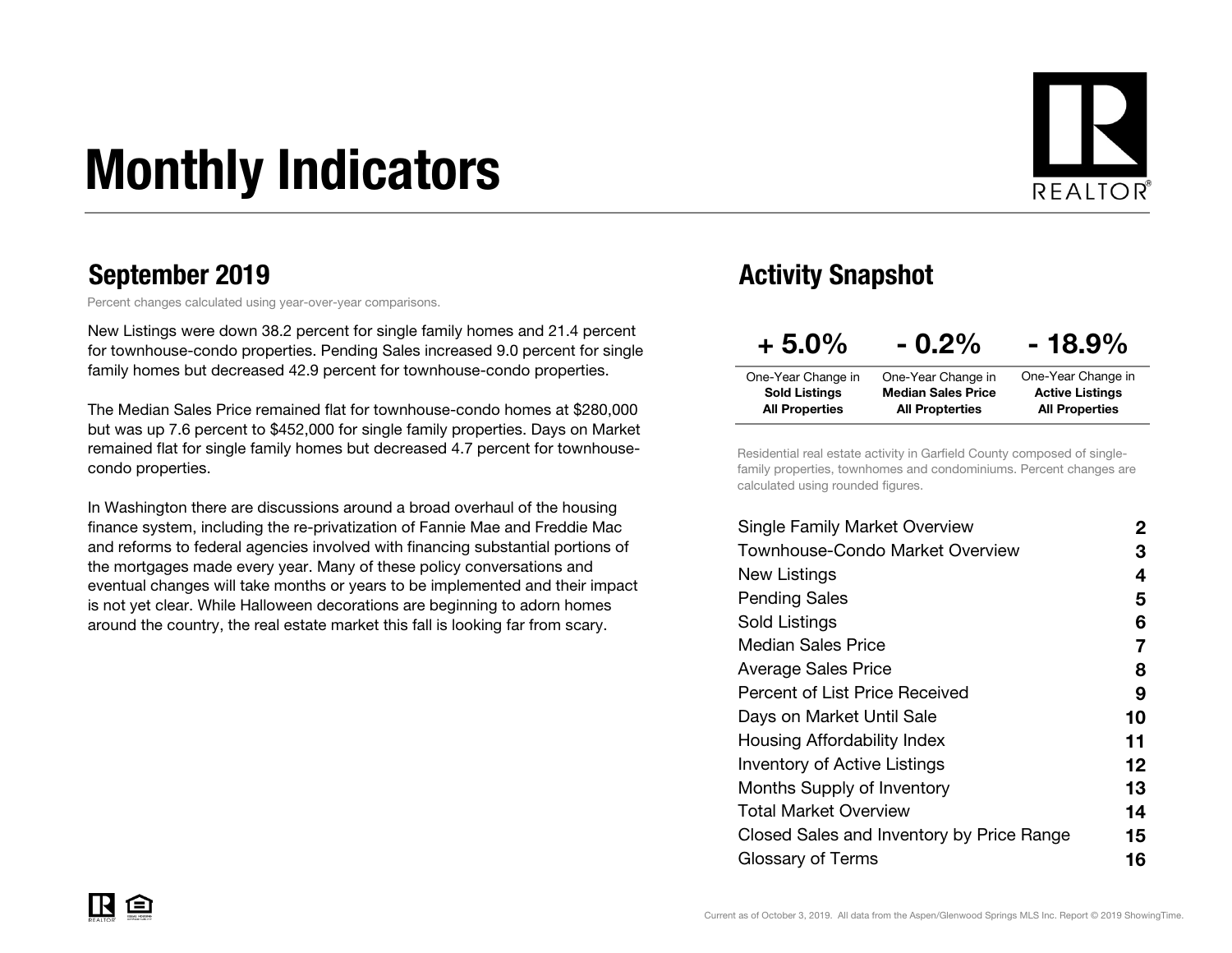### Single Family Market Overview

Key metrics by report month and for year-to-date (YTD) starting from the first of the year.



| <b>Key Metrics</b>                 | <b>Historical Sparkbars</b>                                    | $9 - 2018$ | 9-2019    | Percent Change |           | <b>YTD 2018 YTD 2019</b> | Percent Change |
|------------------------------------|----------------------------------------------------------------|------------|-----------|----------------|-----------|--------------------------|----------------|
| <b>New Listings</b>                | 10-2017<br>2-2018<br>10-2018<br>2-2019<br>6-2019<br>6-2018     | 102        | 63        | $-38.2%$       | 989       | 903                      | $-8.7%$        |
| <b>Pending Sales</b>               | 10-2017<br>2-2018<br>6-2018<br>10-2018<br>2-2019               | 67         | 73        | $+9.0%$        | 712       | 663                      | $-6.9%$        |
| <b>Sold Listings</b>               | 10-2017<br>2-2018<br>10-2018<br>2-2019<br>6-2018<br>6-2019     | 81         | 70        | $-13.6%$       | 686       | 602                      | $-12.2%$       |
| <b>Median Sales Price</b>          | 10-2017<br>2-2018<br>6-2018<br>10-2018<br>2-2019               | \$420,000  | \$452,000 | $+7.6%$        | \$395,000 | \$429,500                | $+8.7%$        |
| <b>Avg. Sales Price</b>            | 10-2017<br>2-2018<br>2-2019<br>6-2018<br>10-2018<br>6-2019     | \$472,620  | \$556,070 | $+17.7%$       | \$471,789 | \$533,777                | $+13.1%$       |
| <b>Pct. of List Price Received</b> | 10-2017<br>2-2019<br>2-2018<br>6-2018<br>10-2018<br>6-2019     | 97.4%      | 96.8%     | $-0.6%$        | 97.9%     | 97.6%                    | $-0.3%$        |
| <b>Days on Market</b>              | 10-2017<br>6-2018<br>10-2018<br>$2 - 2018$<br>2-2019<br>6-2019 | 68         | 68        | 0.0%           | 71        | 77                       | $+8.5%$        |
| <b>Affordability Index</b>         | 10-2017<br>2-2018<br>6-2018<br>10-2018<br>2-2019<br>6-2019     | 78         | 82        | $+5.1%$        | 83        | 86                       | $+3.6%$        |
| <b>Active Listings</b>             | 10-2017<br>2-2018<br>6-2018<br>10-2018<br>2-2019<br>6-2019     | 403        | 326       | $-19.1%$       | $-$       |                          |                |
| <b>Months Supply</b>               | 2-2018<br>10-2017<br>2-2019<br>6-2018<br>6-2019<br>10-2018     | 5.5        | 4.9       | $-10.9%$       |           |                          |                |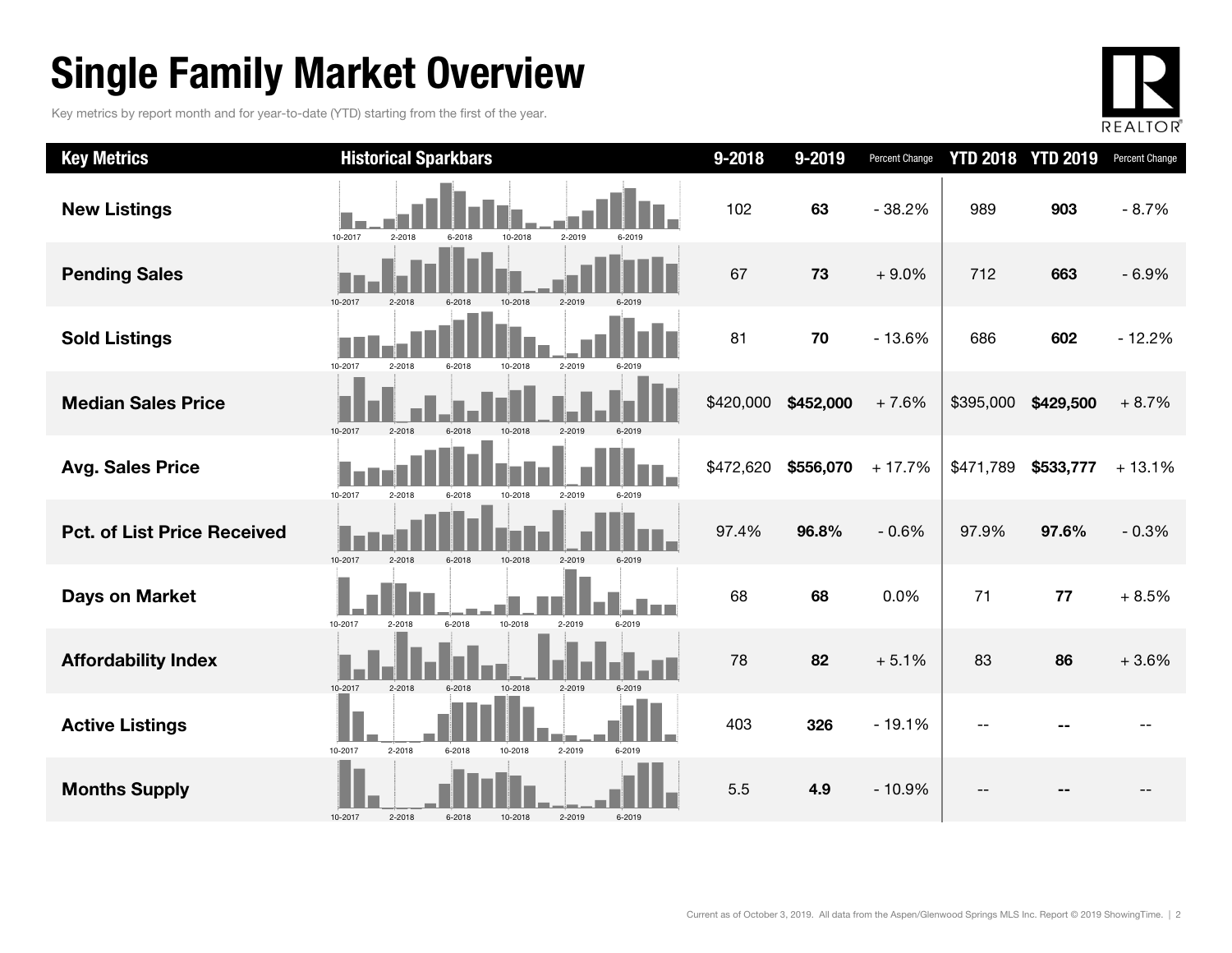### Townhouse-Condo Market Overview

Key metrics by report month and for year-to-date (YTD) starting from the first of the year.



| <b>Key Metrics</b>                 | <b>Historical Sparkbars</b>                                    | 9-2018    | 9-2019    | Percent Change |           | <b>YTD 2018 YTD 2019</b> | Percent Change |
|------------------------------------|----------------------------------------------------------------|-----------|-----------|----------------|-----------|--------------------------|----------------|
| <b>New Listings</b>                | 10-2018<br>10-2017<br>2-2018<br>2-2019<br>6-2018<br>6-2019     | 28        | 22        | $-21.4%$       | 324       | 362                      | $+11.7%$       |
| <b>Pending Sales</b>               | 10-2017<br>$2-2018$<br>2-2019                                  | 28        | 16        | $-42.9%$       | 239       | 283                      | $+18.4%$       |
| <b>Sold Listings</b>               | 10-2017<br>2-2018<br>6-2018<br>10-2018<br>2-2019<br>6-2019     | 19        | 35        | $+84.2%$       | 222       | 279                      | $+25.7%$       |
| <b>Median Sales Price</b>          | 10-2017<br>6-2018                                              | \$280,000 | \$280,000 | 0.0%           | \$281,500 | \$310,000                | $+10.1%$       |
| <b>Avg. Sales Price</b>            | 10-2017<br>2-2018<br>10-2018<br>6-2018<br>2-2019<br>6-2019     | \$297,579 | \$320,900 | $+7.8%$        | \$314,198 | \$345,783                | $+10.1%$       |
| <b>Pct. of List Price Received</b> | 10-2017<br>10-2018<br>2-2018<br>6-2018                         | 96.8%     | 98.8%     | $+2.1%$        | 98.2%     | 98.7%                    | $+0.5%$        |
| <b>Days on Market</b>              | 10-2017<br>6-2018<br>10-2018<br>2-2019<br>$2 - 2018$<br>6-2019 | 64        | 61        | $-4.7%$        | 69        | 68                       | $-1.4%$        |
| <b>Affordability Index</b>         | 10-2017<br>2-2018<br>2-2019<br>6-2018<br>10-2018<br>6-2019     | 117       | 132       | $+12.8%$       | 116       | 120                      | $+3.4%$        |
| <b>Active Listings</b>             | 10-2017<br>2-2018<br>6-2018<br>2-2019<br>10-2018<br>6-2019     | 109       | 89        | $-18.3%$       |           |                          |                |
| <b>Months Supply</b>               | 10-2017<br>2-2018<br>6-2018<br>2-2019<br>6-2019<br>10-2018     | 4.4       | 3.0       | $-31.8%$       | $-$       |                          |                |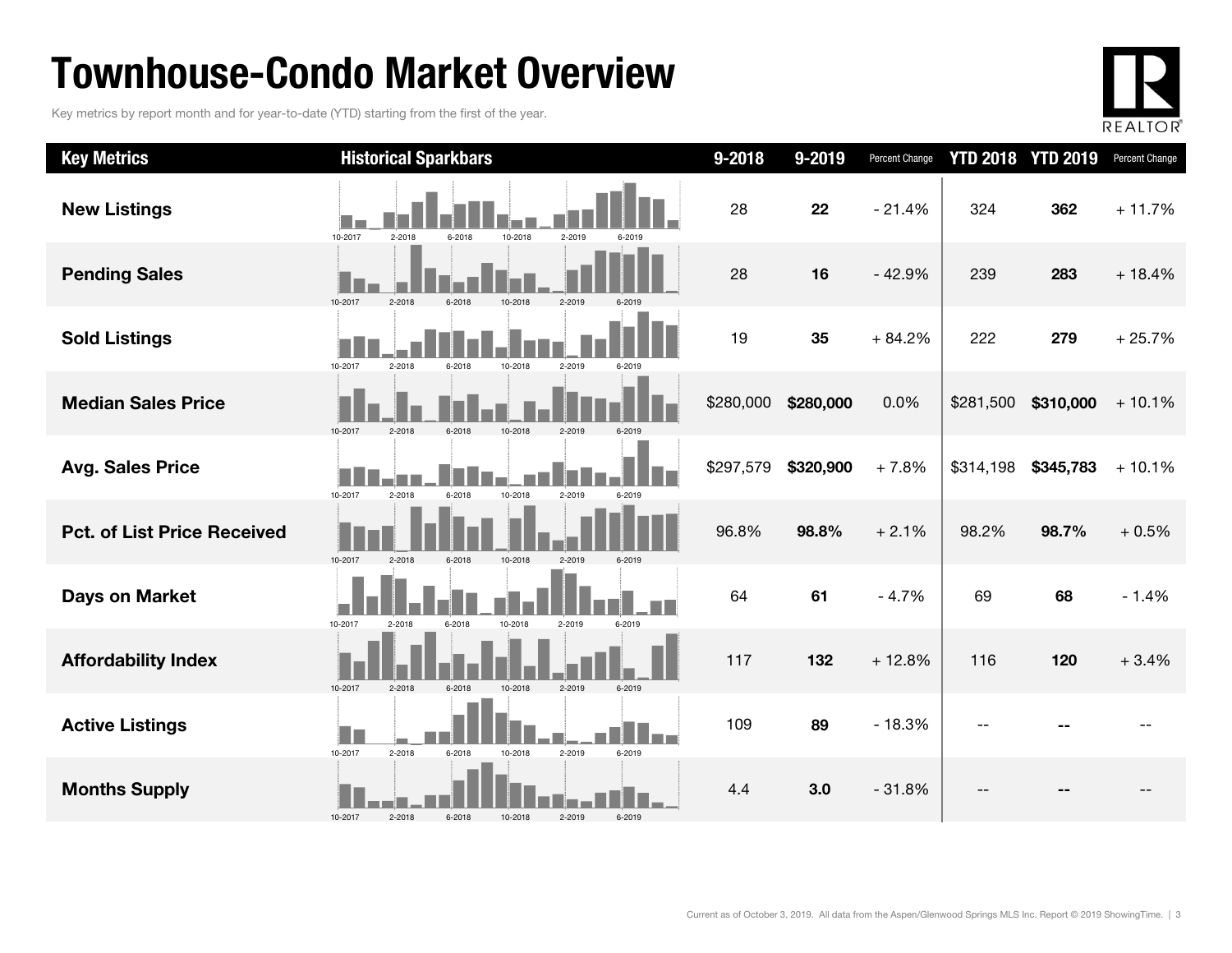### New Listings







Year to Date

| <b>New Listings</b> | Single<br>Family | <b>Percent Change</b><br>from Previous<br>Year | Townhouse-<br>Condo | <b>Percent Change</b><br>from Previous<br>Year |
|---------------------|------------------|------------------------------------------------|---------------------|------------------------------------------------|
| $Oct-2018$          | 90               | +9.8%                                          | 22                  | $-18.5\%$                                      |
| Nov-2018            | 53               | -8.6%                                          | 25                  | $+13.6%$                                       |
| Dec-2018            | 43               | $+2.4%$                                        | 16                  | $+23.1%$                                       |
| Jan-2019.           | 59               | -7.8%                                          | 28                  | -6.7%                                          |
| Feb-2019            | 71               | $-7.8%$                                        | 32                  | $+14.3%$                                       |
| Mar-2019            | 87               | $-17.1%$                                       | 33                  | $-17.5%$                                       |
| Apr-2019            | 119              | $-1.7\%$                                       | 49                  | $-2.0\%$                                       |
| May-2019            | 137              | $-16.5%$                                       | 51                  | $+82.1%$                                       |
| Jun-2019            | 149              | +5.7%                                          | 59                  | $+55.3%$                                       |
| Jul-2019            | 114              | +16.3%                                         | 45                  | $+9.8\%$                                       |
| Aug-2019            | 104              | $-11.1%$                                       | 43                  | $+4.9%$                                        |
| Sep-2019            | 63               | $-38.2%$                                       | 22                  | $-21.4%$                                       |

#### Historical New Listings by Month

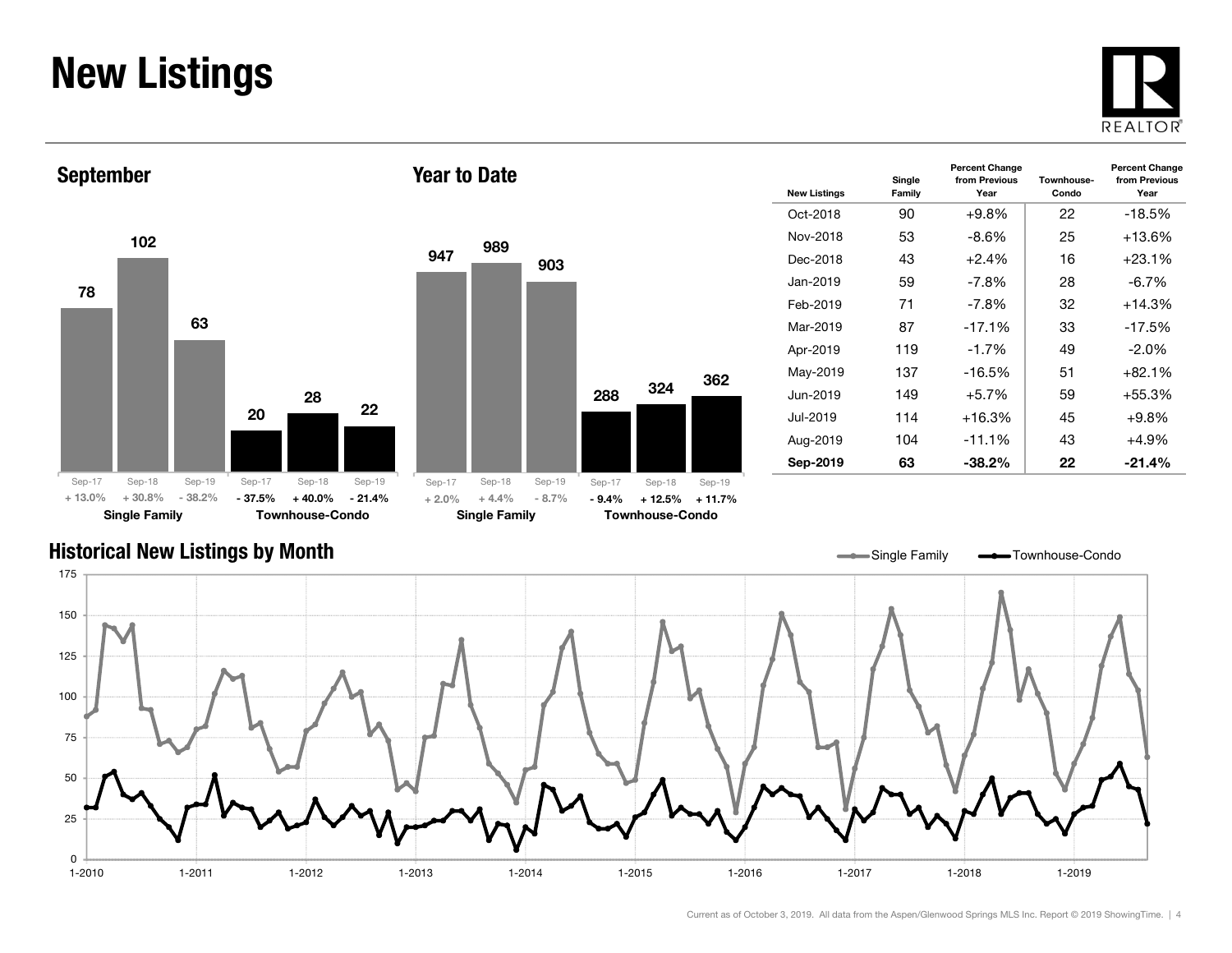#### Pending Sales







| <b>Pending Sales</b> | Single<br>Family | <b>Percent Change</b><br>from Previous<br>Year | Townhouse-<br>Condo | <b>Percent Change</b><br>from Previous<br>Year |
|----------------------|------------------|------------------------------------------------|---------------------|------------------------------------------------|
| Oct-2018             | 64               | $+3.2\%$                                       | 23                  | $-14.8%$                                       |
| Nov-2018             | 39               | $-33.9%$                                       | 26                  | $+13.0%$                                       |
| Dec-2018             | 42               | $-17.6%$                                       | 18                  | $-10.0\%$                                      |
| Jan-2019             | 53               | $-33.8\%$                                      | 16                  | $+6.7\%$                                       |
| Feb-2019             | 59               | $+1.7%$                                        | 28                  | $+33.3%$                                       |
| Mar-2019             | 72               | $-7.7\%$                                       | 31                  | $-29.5%$                                       |
| Apr-2019             | 82               | $+12.3%$                                       | 39                  | $+34.5%$                                       |
| May-2019             | 85               | -9.6%                                          | 38                  | $+52.0%$                                       |
| Jun-2019             | 78               | $-17.0\%$                                      | 37                  | $+76.2%$                                       |
| Jul-2019             | 79               | -1.3%                                          | 41                  | $+70.8%$                                       |
| Aug-2019             | 82               | $-6.8\%$                                       | 37                  | $+15.6%$                                       |
| Sep-2019             | 73               | +9.0%                                          | 16                  | $-42.9\%$                                      |

Single Family **-**Townhouse-Condo

#### Historical Pending Sales by Month

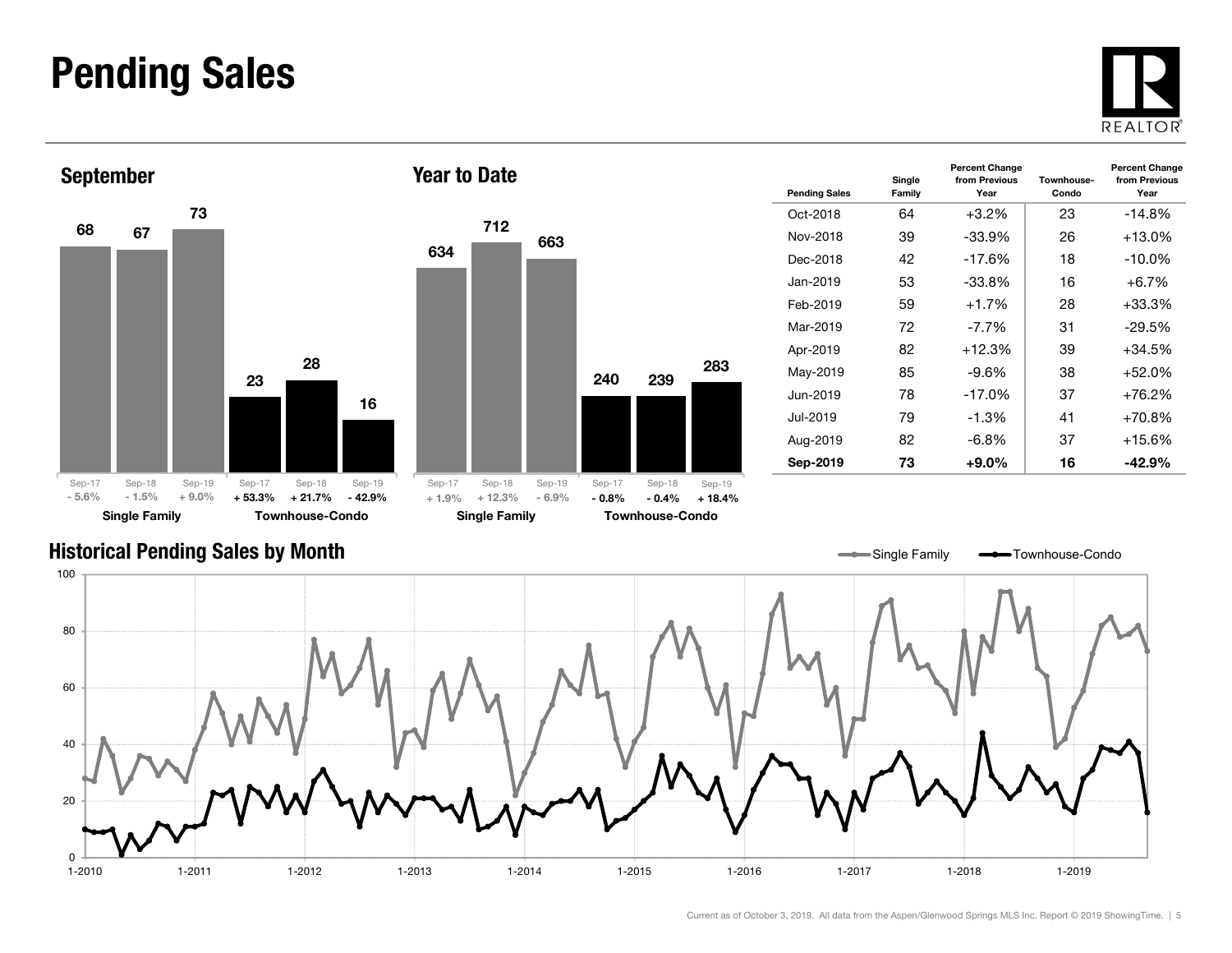### Sold Listings





| <b>Sold Listings</b> | Single<br>Family | <b>Percent Change</b><br>from Previous<br>Year | Townhouse-<br>Condo | <b>Percent Change</b><br>from Previous<br>Year |
|----------------------|------------------|------------------------------------------------|---------------------|------------------------------------------------|
| Oct-2018             | 77               | $+26.2%$                                       | 32                  | $+28.0\%$                                      |
| Nov-2018             | 62               | $0.0\%$                                        | 24                  | $-11.1%$                                       |
| Dec-2018             | 50               | -21.9%                                         | 25                  | 0.0%                                           |
| Jan-2019             | 35               | $-28.6\%$                                      | 23                  | $+64.3%$                                       |
| Feb-2019             | 38               | $-26.9\%$                                      | 13                  | $-23.5%$                                       |
| Mar-2019             | 58               | $-17.1%$                                       | 28                  | $+21.7%$                                       |
| Apr-2019             | 66               | $-8.3\%$                                       | 25                  | $-21.9%$                                       |
| May-2019             | 93               | $+17.7%$                                       | 38                  | $+26.7%$                                       |
| Jun-2019             | 90               | $+3.4%$                                        | 34                  | $+9.7%$                                        |
| Jul-2019.            | 70               | $-27.8%$                                       | 45                  | $+80.0%$                                       |
| Aug-2019             | 82               | $-17.2%$                                       | 38                  | $+22.6\%$                                      |
| Sep-2019             | 70               | -13.6%                                         | 35                  | $+84.2%$                                       |

Single Family **-** Townhouse-Condo

#### Historical Sold Listings by Month

020 406080 100120 1-2010 1-2011 1-2012 1-2013 1-2014 1-2015 1-2016 1-2017 1-2018 1-20191-2019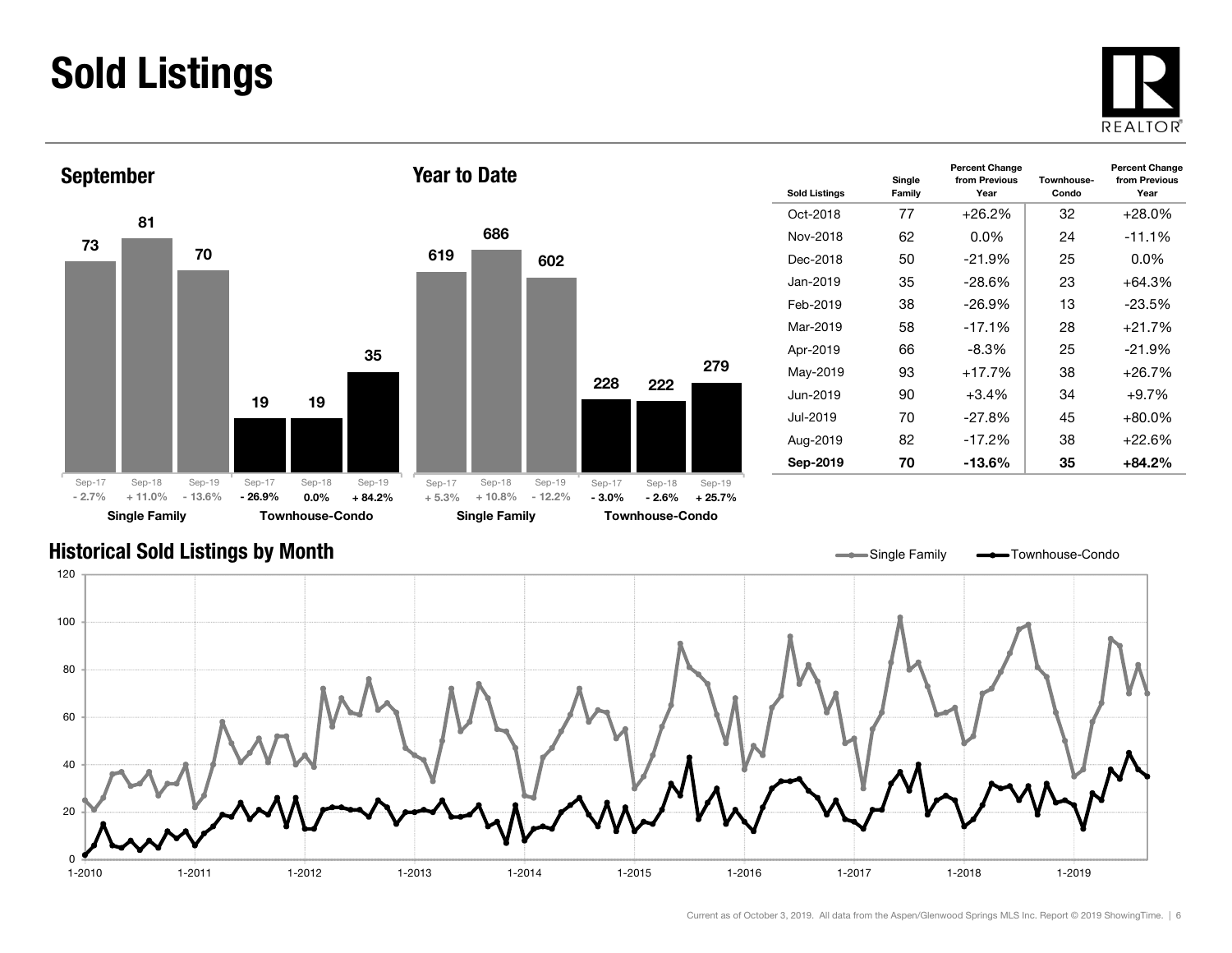#### Median Sales Price





| <b>Median Sales</b><br>Price | Single<br>Family | <b>Percent Change</b><br>from Previous<br>Year | Townhouse-<br>Condo | <b>Percent Change</b><br>from Previous<br>Year |
|------------------------------|------------------|------------------------------------------------|---------------------|------------------------------------------------|
| Oct-2018                     | \$445,000        | $+4.7%$                                        | \$239,000           | $-20.1%$                                       |
| Nov-2018                     | \$460,000        | -5.6%                                          | \$286,000           | $-10.1%$                                       |
| Dec-2018                     | \$347,000        | $-15.4%$                                       | \$265,000           | $-5.4\%$                                       |
| Jan-2019.                    | \$425,000        | -6.6%                                          | \$323,000           | +32.6%                                         |
| Feb-2019                     | \$373,500        | $+10.7%$                                       | \$310,000           | $0.0\%$                                        |
| Mar-2019                     | \$440,000        | $+14.4%$                                       | \$298,500           | $+8.5\%$                                       |
| Apr-2019                     | \$377,500        | -11.6%                                         | \$293.000           | +23.2%                                         |
| May-2019                     | \$445,000        | $+21.9%$                                       | \$283,500           | -5.6%                                          |
| Jun-2019.                    | \$409,500        | $-0.1\%$                                       | \$323,000           | $+12.5%$                                       |
| Jul-2019.                    | \$491,100        | $+30.4\%$                                      | \$350,000           | $+15.3%$                                       |
| Aug-2019                     | \$466,500        | $+6.1%$                                        | \$302,000           | $+14.0\%$                                      |
| Sep-2019                     | \$452,000        | $+7.6\%$                                       | \$280.000           | $0.0\%$                                        |

Single Family **-** Townhouse-Condo

#### Historical Median Sales Price by Month

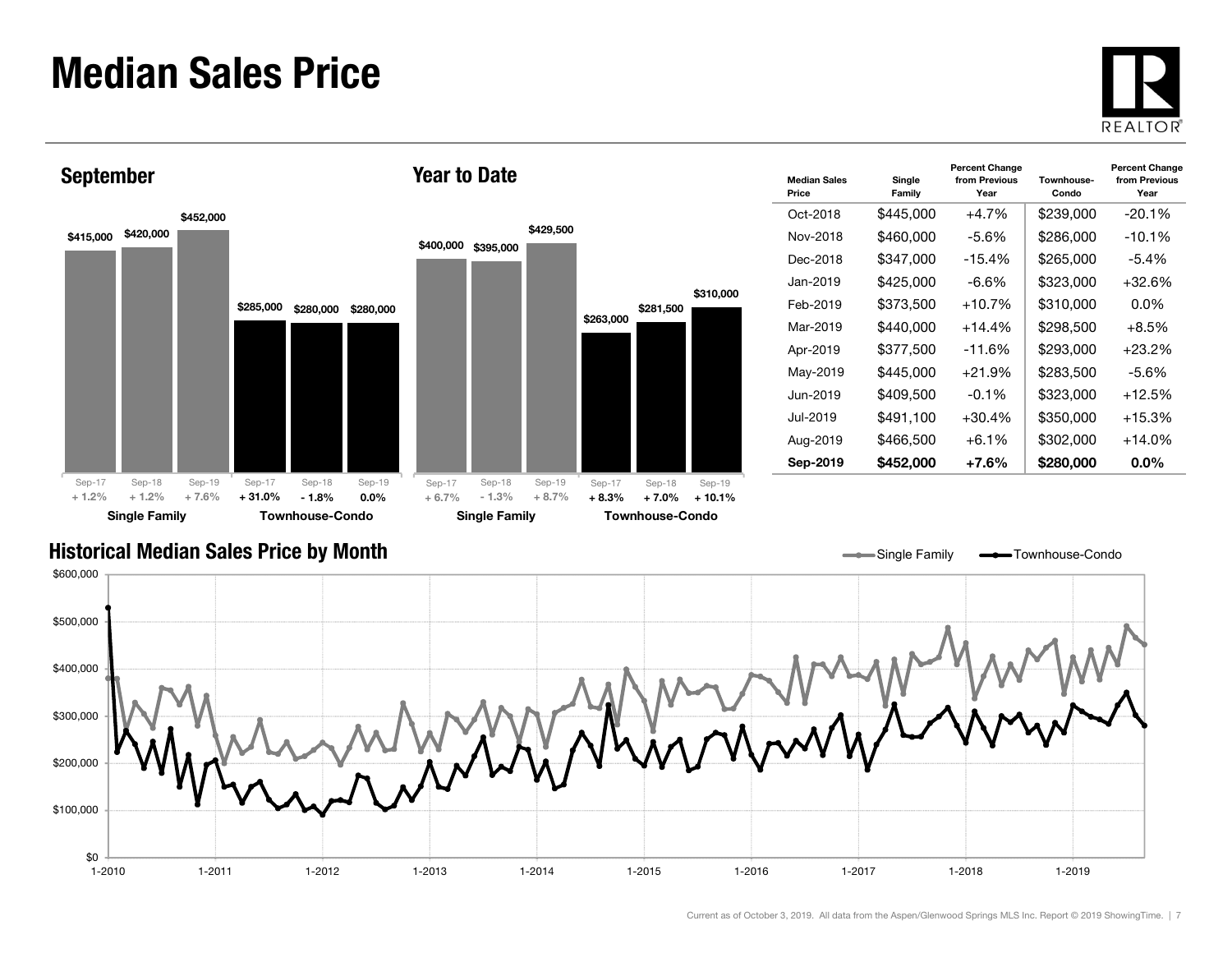#### Average Sales Price





| Avg. Sales Price | Single<br>Family | <b>Percent Change</b><br>from Previous<br>Year | Townhouse-<br>Condo | <b>Percent Change</b><br>from Previous<br>Year |
|------------------|------------------|------------------------------------------------|---------------------|------------------------------------------------|
| Oct-2018         | \$530,896        | $+3.5%$                                        | \$274,791           | $-16.2%$                                       |
| Nov-2018         | \$515,306        | $+3.3%$                                        | \$308,208           | $-7.7\%$                                       |
| Dec-2018         | \$429,924        | -8.8%                                          | \$316,352           | $-2.8\%$                                       |
| Jan-2019         | \$536,241        | $+2.2%$                                        | \$351,087           | $+19.6%$                                       |
| Feb-2019         | \$454.422        | $+1.8%$                                        | \$322,869           | $+4.9%$                                        |
| Mar-2019         | \$522,253        | $+11.1%$                                       | \$332,304           | $+8.1\%$                                       |
| Apr-2019         | \$478,817        | $-2.7%$                                        | \$314.100           | +12.9%                                         |
| May-2019         | \$555,923        | $+29.0%$                                       | \$299,268           | $-12.8%$                                       |
| Jun-2019.        | \$501,982        | $+7.7\%$                                       | \$368,553           | $+11.8%$                                       |
| Jul-2019         | \$540,196        | $+16.1%$                                       | \$425,019           | +26.2%                                         |
| Aug-2019         | \$607,160        | $+24.3%$                                       | \$336,413           | $+5.9\%$                                       |
| Sep-2019         | \$556,070        | +17.7%                                         | \$320,900           | +7.8%                                          |

Single Family **-**Townhouse-Condo

#### Historical Average Sales Price by Month

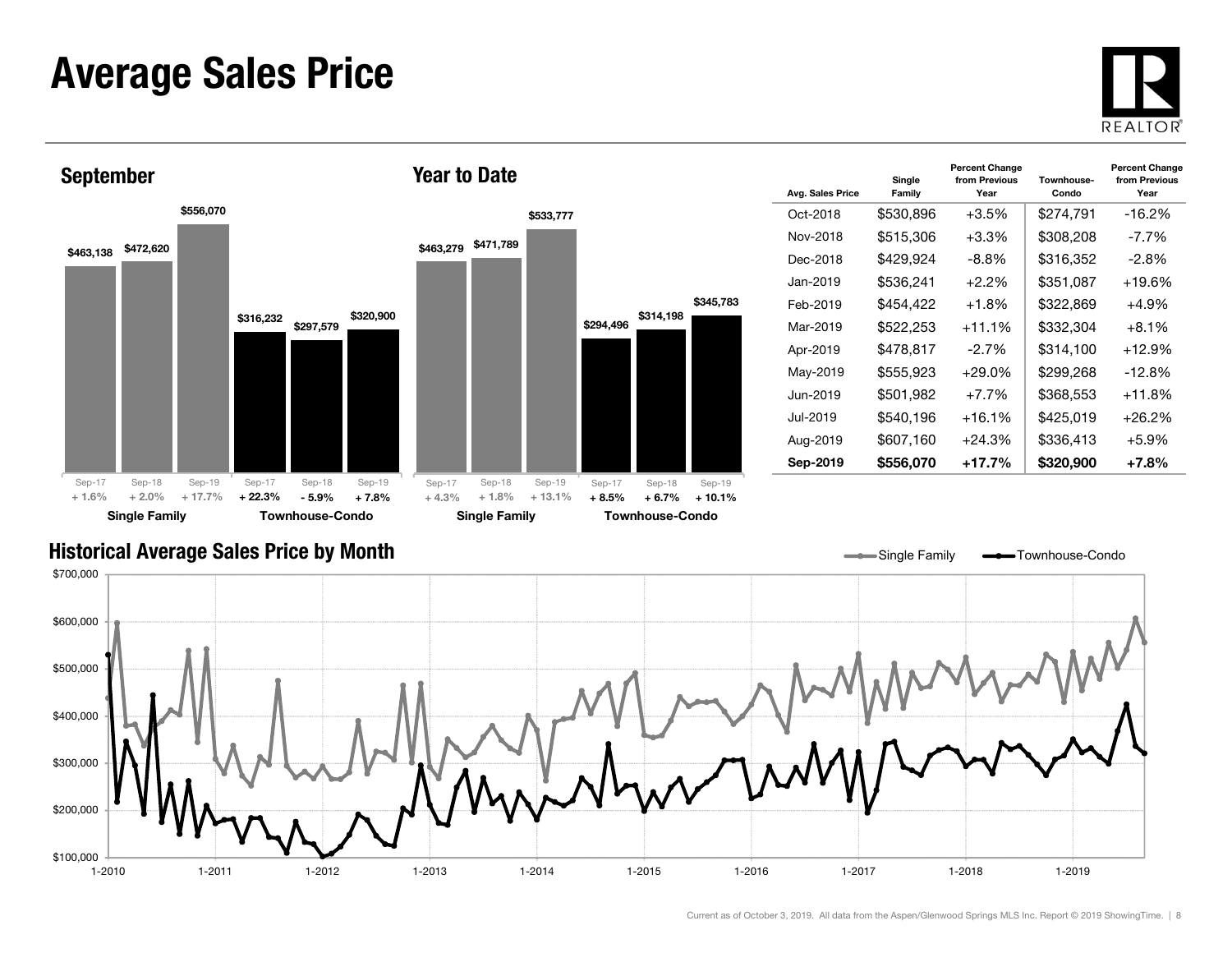#### Percent of List Price Received





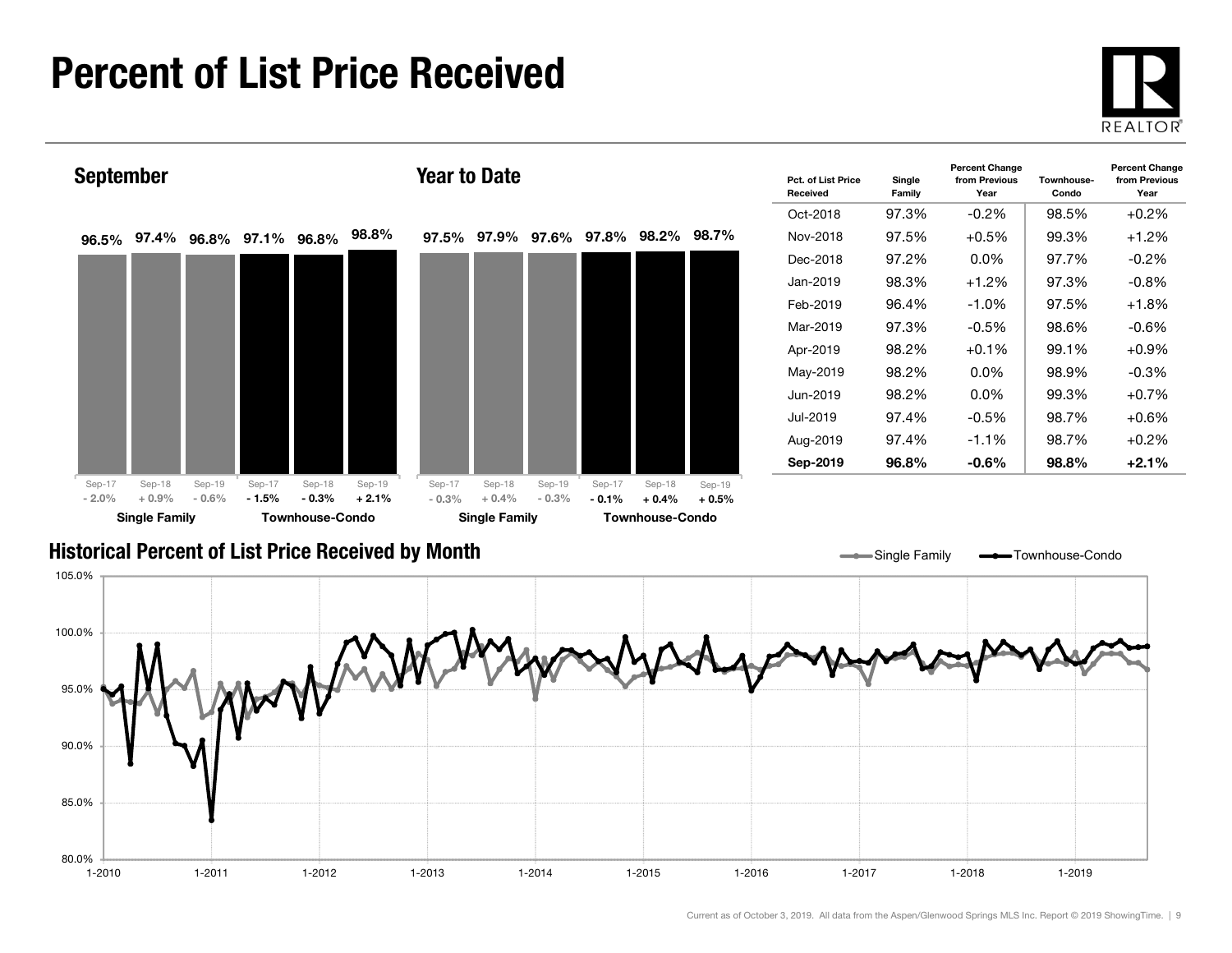### Days on Market Until Sale





|                   |                    |                   |                   |                    |                   | Until |
|-------------------|--------------------|-------------------|-------------------|--------------------|-------------------|-------|
| 85                |                    |                   |                   |                    |                   | Oct   |
|                   |                    | 77                | 82                |                    |                   | Nov   |
|                   | 71                 |                   |                   | 69                 |                   | Dec   |
|                   |                    |                   |                   |                    | 68                | Jan   |
|                   |                    |                   |                   |                    |                   | Feb   |
|                   |                    |                   |                   |                    |                   | Mar   |
|                   |                    |                   |                   |                    |                   | Apr   |
|                   |                    |                   |                   |                    |                   | May   |
|                   |                    |                   |                   |                    |                   | Jun   |
|                   |                    |                   |                   |                    |                   | Jul-  |
|                   |                    |                   |                   |                    |                   | Aug   |
|                   |                    |                   |                   |                    |                   | Sep   |
| Sep-17<br>$-8.3%$ | Sep-18<br>$-16.3%$ | Sep-19<br>$+8.5%$ | Sep-17<br>$0.0\%$ | Sep-18<br>$-15.9%$ | Sep-19<br>$-1.4%$ |       |
|                   |                    |                   |                   |                    |                   |       |

| Days on Market<br><b>Until Sale</b> | Single<br>Family | <b>Percent Change</b><br>from Previous<br>Year | Townhouse-<br>Condo | <b>Percent Change</b><br>from Previous<br>Year |
|-------------------------------------|------------------|------------------------------------------------|---------------------|------------------------------------------------|
| Oct-2018                            | 78               | $-24.3%$                                       | 74                  | $+37.0%$                                       |
| Nov-2018                            | 57               | $-8.1\%$                                       | 58                  | $-40.8%$                                       |
| Dec-2018                            | 78               | $-3.7\%$                                       | 80                  | $+21.2%$                                       |
| Jan-2019                            | 78               | $-18.8%$                                       | 110                 | $+8.9%$                                        |
| Feb-2019                            | 113              | $+18.9%$                                       | 103                 | $+8.4%$                                        |
| Mar-2019                            | 104              | $+23.8%$                                       | 83                  | +50.9%                                         |
| Apr-2019                            | 71               | $-14.5%$                                       | 61                  | $-26.5%$                                       |
| May-2019                            | 84               | $+44.8%$                                       | 62                  | $+1.6%$                                        |
| Jun-2019                            | 61               | $+7.0%$                                        | 75                  | $-3.8\%$                                       |
| Jul-2019                            | 75               | $+19.0\%$                                      | 41                  | $-43.1%$                                       |
| Aug-2019                            | 68               | $+15.3%$                                       | 59                  | +51.3%                                         |
| Sep-2019                            | 68               | $0.0\%$                                        | 61                  | $-4.7%$                                        |

#### Historical Days on Market Until Sale by Month

0

50

100

150

200

250

300

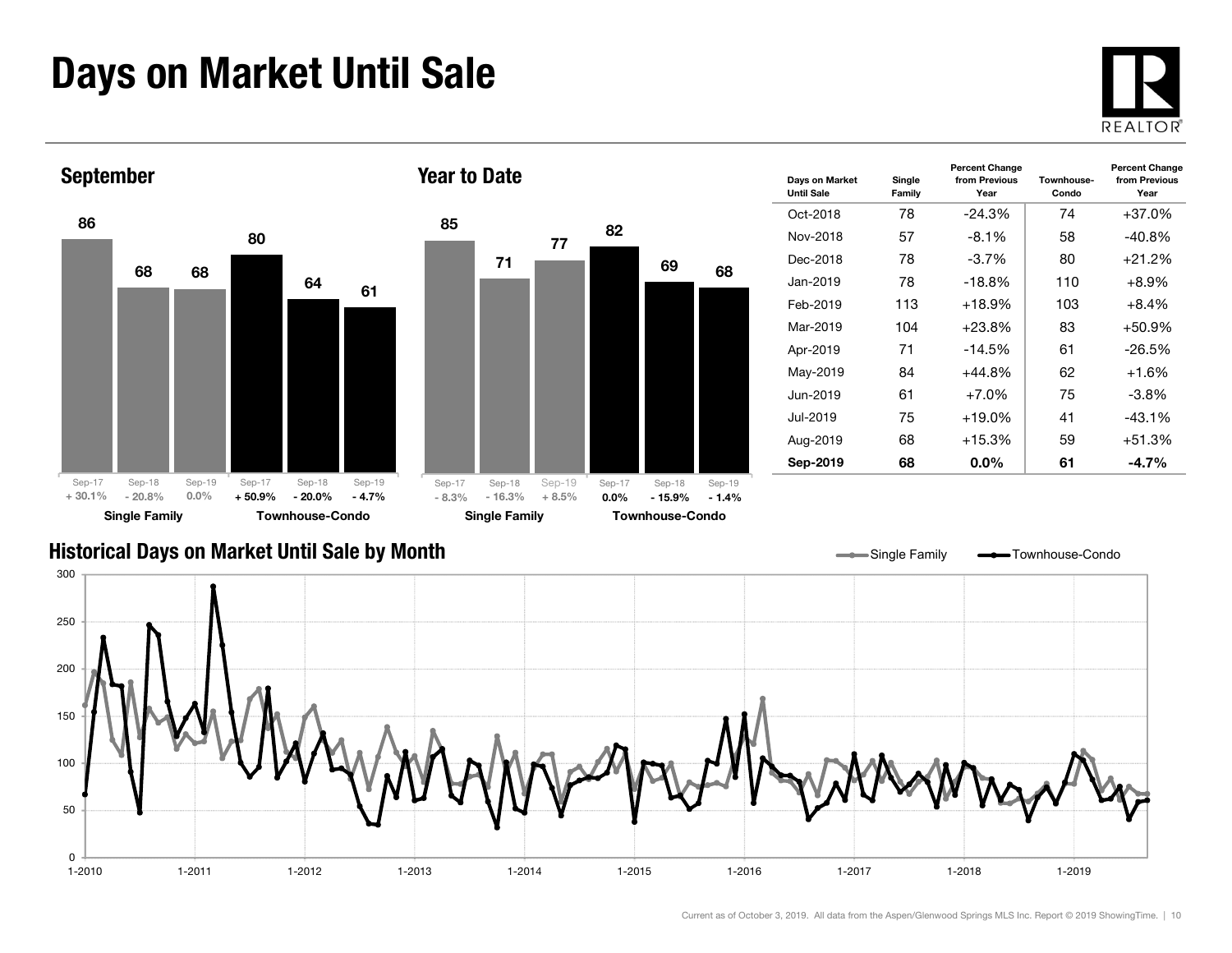## Housing Affordability Index









Current as of October 3, 2019. All data from the Aspen/Glenwood Springs MLS Inc. Report © 2019 ShowingTime. | 11

Single Family **-** Townhouse-Condo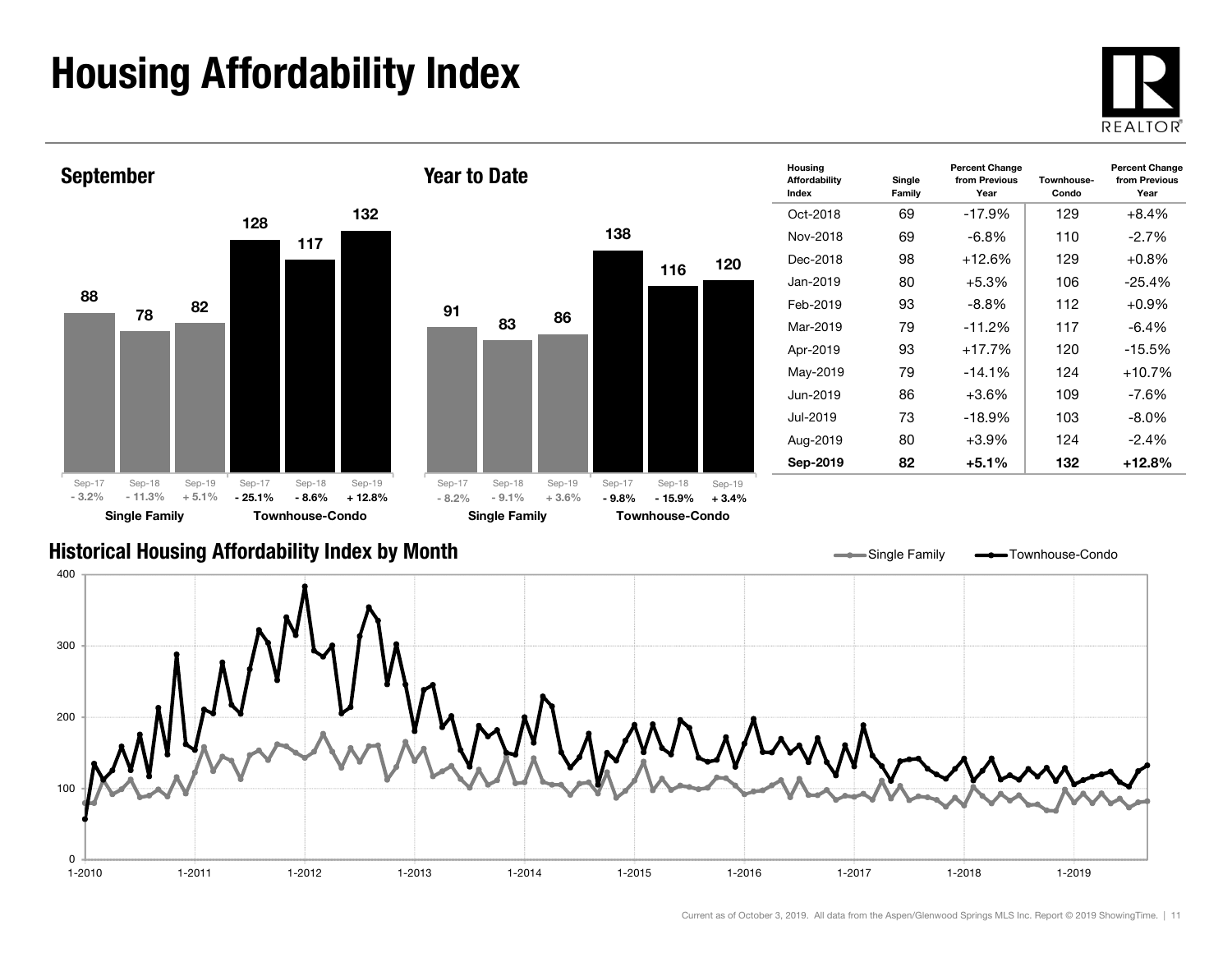### Inventory of Active Listings





#### Historical Inventory of Active Listings by Month

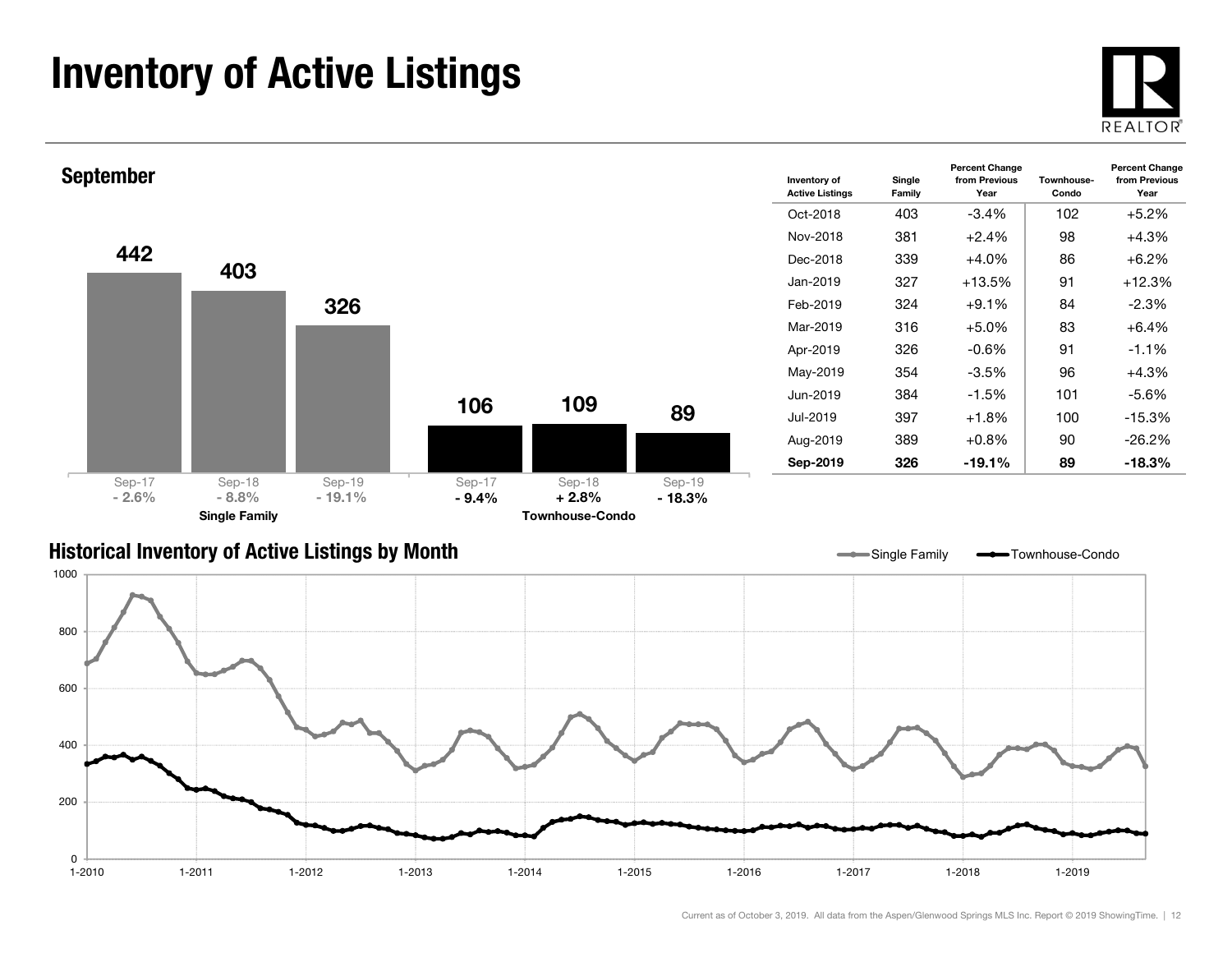### Months Supply of Inventory





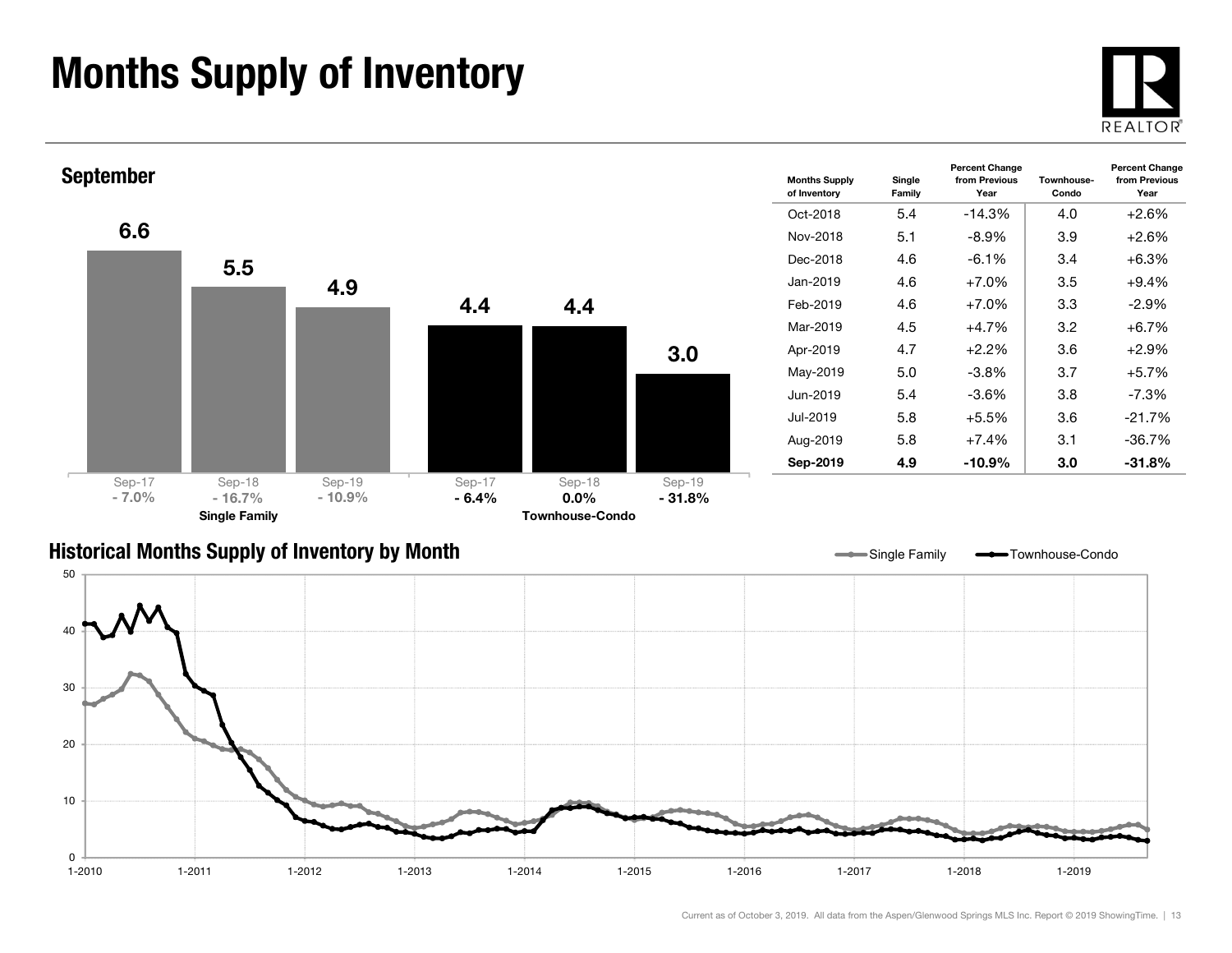### Total Market Overview

Key metrics by report Month and for year-to-date (YTD) starting from the first of the year.



| <b>Key Metrics</b>                 | <b>Historical Sparkbars</b>                                | 9-2018    | 9-2019    | Percent Change |           | <b>YTD 2018 YTD 2019</b> | Percent Change |
|------------------------------------|------------------------------------------------------------|-----------|-----------|----------------|-----------|--------------------------|----------------|
| <b>New Listings</b>                | 10-2017<br>2-2018<br>10-2018<br>2-2019<br>6-2018<br>6-2019 | 130       | 85        | $-34.6%$       | 1,313     | 1,265                    | $-3.7%$        |
| <b>Pending Sales</b>               | 10-2017<br>2-2019<br>2-2018<br>6-2018<br>10-2018           | 95        | 89        | $-6.3%$        | 951       | 946                      | $-0.5%$        |
| <b>Sold Listings</b>               | 10-2017<br>2-2019<br>2-2018<br>6-2018<br>10-2018           | 100       | 105       | $+5.0%$        | 908       | 881                      | $-3.0%$        |
| <b>Median Sales Price</b>          | 10-2017<br>2-2018<br>6-2018<br>10-2018<br>2-2019<br>6-2019 | \$367,500 | \$366,600 | $-0.2%$        | \$359,000 | \$375,000                | $+4.5%$        |
| <b>Avg. Sales Price</b>            | 10-2017<br>2-2018<br>6-2018<br>10-2018<br>2-2019<br>6-2019 | \$439,362 | \$477,680 | $+8.7%$        | \$433,216 | \$474,242                | $+9.5%$        |
| <b>Pct. of List Price Received</b> | 10-2017<br>$2-2018$<br>6-2018<br>10-2018<br>2-2019         | 97.3%     | 97.4%     | $+0.1%$        | 98.0%     | 97.9%                    | $-0.1%$        |
| <b>Days on Market</b>              | 10-2017<br>6-2018<br>10-2018<br>2-2019<br>6-2019<br>2-2018 | 67        | 65        | $-3.0%$        | 70        | 74                       | $+5.7%$        |
| <b>Affordability Index</b>         | 10-2017<br>2-2018<br>2-2019<br>6-2018<br>10-2018<br>6-2019 | 89        | 101       | $+13.5%$       | 91        | 99                       | $+8.8%$        |
| <b>Active Listings</b>             | 10-2017<br>2-2018<br>2-2019<br>6-2018<br>10-2018<br>6-2019 | 512       | 415       | $-18.9%$       |           |                          |                |
| <b>Months Supply</b>               | 2-2018<br>10-2017<br>6-2018<br>10-2018<br>2-2019<br>6-2019 | 5.2       | 4.3       | $-17.3%$       |           |                          |                |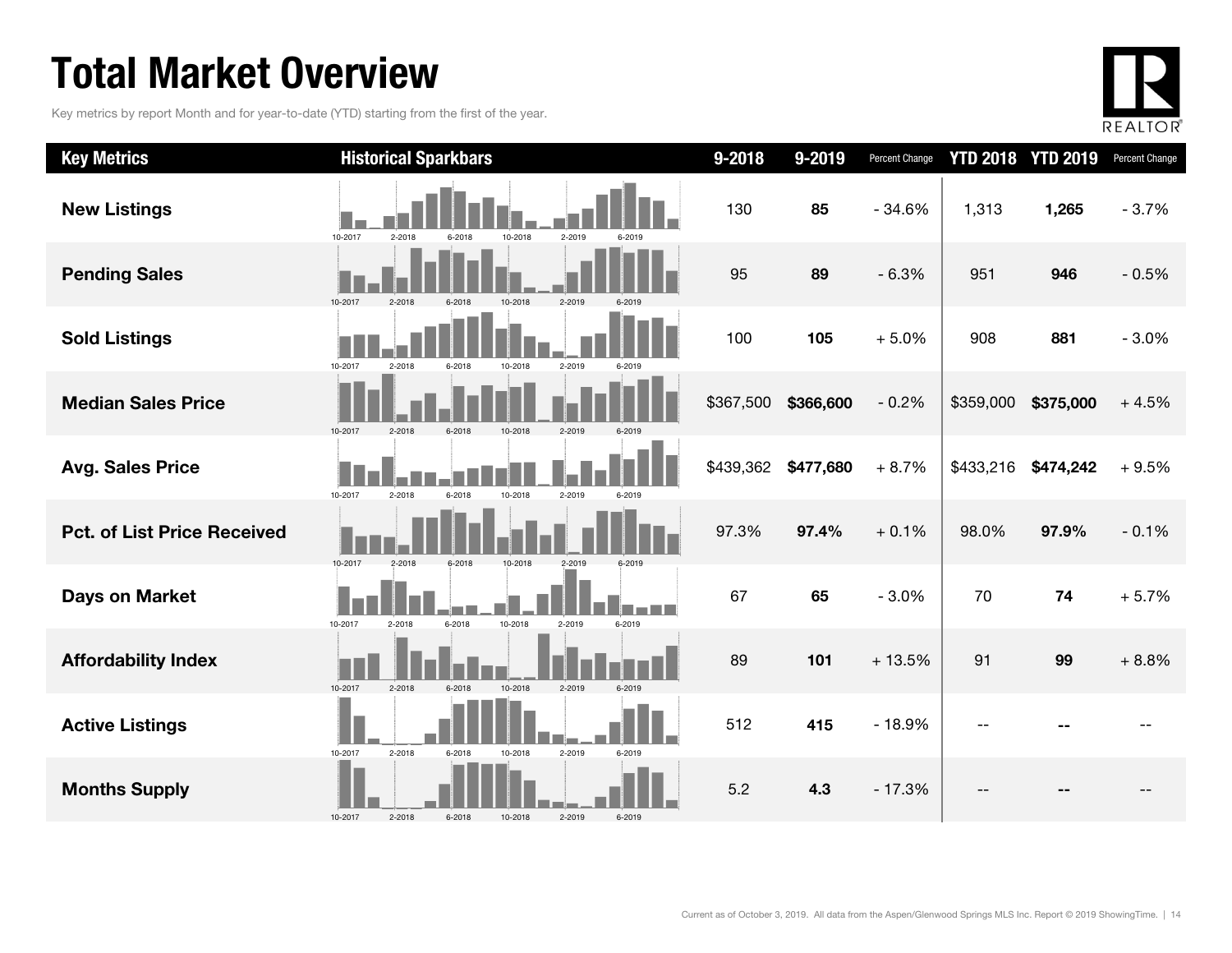

Actual sales that have closed in a given month.



| By Price Range - All Properties - Rolling 12 Months<br>$9 - 2019$<br>$9-2018$ |               |                  |                   |          |                  |                  |               |                  |                  | <b>By Property Type</b> |           |           | $9-2018$<br>$9-2019$ |        |                          |        |                |            |
|-------------------------------------------------------------------------------|---------------|------------------|-------------------|----------|------------------|------------------|---------------|------------------|------------------|-------------------------|-----------|-----------|----------------------|--------|--------------------------|--------|----------------|------------|
| 525<br>415<br>377                                                             | 529           | 193<br>183       | 30                | 39       | 5<br>15          | 3                | 5             | 3                | 0                | 0<br>0                  | 0         |           | 873                  | 791    | 299                      | 360    | 1,172          | 1,151      |
| $-9.2%$<br>$+0.8%$                                                            |               | $-5.2%$          | +30.0%            |          | $+200.0\%$       | $+66.7%$         |               | $+200.0%$        |                  |                         | $ -$      |           | $-9.4%$              |        | $+20.4%$                 |        | $-1.8%$        |            |
| $<$ \$300K<br>\$300K to \$599K                                                |               | \$600K to \$999K | \$1.0M to \$1.4M  |          | \$1.5M to \$1.9M | \$2.0M to \$2.5M |               | \$2.5M to \$4.9M | \$5.0M to \$9.9M |                         | $$10.0M+$ |           | Singe Family         |        | Townhouse-Condo          |        | All Properties |            |
| <b>Rolling 12 Months</b><br><b>Compared to Prior Month</b>                    |               |                  |                   |          |                  |                  |               |                  |                  |                         |           |           | Year to Date         |        |                          |        |                |            |
|                                                                               | Single Family |                  |                   | Condo    |                  |                  | Single Family |                  |                  | Condo                   |           |           | Single Family        |        |                          | Condo  |                |            |
| <b>By Price Range</b>                                                         | $9 - 2018$    | 9-2019           | Change            | 9-2018   | 9-2019           | Change           | 8-2019        | 9-2019           | Change           | 8-2019                  | 9-2019    | Change    | 9-2018               | 9-2019 | Change                   | 9-2018 | 9-2019         | Change     |
| \$299,999 and Below                                                           | 251           | 191              | $-23.9%$          | 164      | 186              | $+13.4%$         | 18            | 14               | - 22.2%          | 19                      | 19        | 0.0%      | 204                  | 141    | $-30.9%$                 | 126    | 132            | $+4.8%$    |
| \$300,000 to \$599,999                                                        | 415           | 382              | $-8.0%$           | 110      | 147              | $+33.6%$         | 39            | 34               | $-12.8%$         | 16                      | 15        | $-6.3%$   | 327                  | 293    | $-10.4%$                 | 80     | 125            | $+56.3%$   |
| \$600,000 to \$999,999                                                        | 169           | 162              | $-4.1%$           | 24       | 21               | $-12.5%$         | 14            | 16               | $+14.3%$         | 3                       | 0         | $-100.0%$ | 125                  | 123    | $-1.6%$                  | 15     | 16             | $+6.7%$    |
| \$1,000,000 to \$1,499,999                                                    | 29            | 33               | $+13.8%$          |          | 6                | $+500.0\%$       |               |                  | 0.0%             |                         |           | $- -$     | 24                   | 27     | $+12.5%$                 |        |                | $+500.0\%$ |
| \$1,500,00 to \$1,999,999                                                     |               | 15               | $+200.0\%$        |          |                  | $- -$            |               |                  | $-80.0\%$        |                         |           | $- -$     |                      | 11     | $+266.7%$                |        |                |            |
| \$2,000,000 to \$2,499,999                                                    |               | 5                | $+66.7%$          | $\Omega$ |                  | $\sim$ $\sim$    |               |                  | $-66.7%$         |                         |           | $- -$     |                      | 4      | $+100.0%$                |        |                |            |
| \$2,500,000 to \$4,999,999                                                    |               | 3                | $+200.0\%$        |          |                  | $\sim$ $\sim$    |               |                  | $\sim$ $\sim$    |                         |           | $- -$     |                      | 3      | $+200.0%$                |        |                |            |
| \$5,000,000 to \$9,999,999                                                    |               |                  | $\qquad \qquad -$ |          |                  | $\sim$ $\sim$    |               |                  | $\sim$ $\sim$    |                         |           | $- -$     |                      |        | $\overline{\phantom{m}}$ |        |                |            |
| \$10,000,000 and Above                                                        | <sup>0</sup>  | $\Omega$         | $\frac{1}{2}$     |          |                  | $\sim$ $\sim$    |               |                  | $\sim$ $\sim$    |                         |           | $- -$     |                      | O      | $\overline{\phantom{m}}$ |        |                | --         |
| <b>All Price Ranges</b>                                                       | 873           | 791              | $-9.4%$           | 299      | 360              | $+20.4%$         | 82            | 70               | $-14.6%$         | 38                      | 35        | $-7.9%$   | 686                  | 602    | $-12.2%$                 | 222    | 279            | $+25.7%$   |

All Price Ranges 873 791 - 9.4% 299 360 + 20.4% 82 70 - 14.6% 38 35 - 7.9% 686 602 - 12.2% 222 279 + 25.7%

#### Inventory of Active Listings

A measure of the number of homes available for sale at a given time.



|                            | Year over Year |               |           |            |            |                          |        |               | <b>Compared to Prior Month</b> |        |        | Year to Date      |               |                                       |  |
|----------------------------|----------------|---------------|-----------|------------|------------|--------------------------|--------|---------------|--------------------------------|--------|--------|-------------------|---------------|---------------------------------------|--|
|                            |                | Single Family |           |            | Condo      |                          |        | Single Family |                                | Condo  |        |                   | Single Family | Condo                                 |  |
| <b>By Price Range</b>      | 9-2018         | 9-2019        | Change    | $9 - 2018$ | $9 - 2019$ | Change                   | 8-2019 | 9-2019        | Change                         | 8-2019 | 9-2019 | Change            |               |                                       |  |
| \$299,999 and Below        | 41             | 20            | $-51.2%$  | 45         | 45         | $0.0\%$                  | 26     | 20            | $-23.1%$                       | 38     | 45     | $+18.4%$          |               | There are no year-to-date figures for |  |
| \$300,000 to \$599,999     | 134            | 106           | $-20.9\%$ | 41         | 24         | $-41.5%$                 | 126    | 106           | $-15.9%$                       | 30     | 24     | - 20.0%           |               | inventory because it is simply a      |  |
| \$600,000 to \$999,999     | 108            | 99            | - 8.3%    | 15         | 12         | $-20.0%$                 | 118    | 99            | $-16.1%$                       | 13     | 12     | - 7.7%            |               | snapshot frozen in time at the end of |  |
| \$1,000,000 to \$1,499,999 | 46             | 36            | $-21.7%$  |            |            | $+14.3%$                 | 45     | 36            | $-20.0\%$                      | 9      |        | $-11.1%$          |               | each month. It does not add up over a |  |
| \$1,500,00 to \$1,999,999  | 39             | 40            | $+2.6%$   |            |            | $-100.0\%$               | 46     | 40            | $-13.0%$                       | 0      |        | $- -$             |               | period of months.                     |  |
| \$2,000,000 to \$2,499,999 | 14             | 4             | $-71.4%$  | 0          |            | $- -$                    |        | 4             | $0.0\%$                        | 0      |        | $- -$             |               |                                       |  |
| \$2,500,000 to \$4,999,999 | 17             | 17            | $0.0\%$   | 0          |            | $\overline{\phantom{m}}$ | 19     | 17            | $-10.5\%$                      | 0      |        | $\qquad \qquad -$ |               |                                       |  |
| \$5,000,000 to \$9,999,999 |                | 4             | $0.0\%$   | 0          |            | $- -$                    |        | 4             | $-20.0\%$                      | 0      |        | $- -$             |               |                                       |  |
| \$10,000,000 and Above     | $\Omega$       | 0             | $- -$     |            |            | $- -$                    |        | 0             | $\sim$ $\sim$                  | 0      |        | $- -$             |               |                                       |  |
| <b>All Price Ranges</b>    | 403            | 326           | $-19.1%$  | 109        | 89         | $-18.3%$                 | 389    | 326           | $-16.2%$                       | 90     | 89     | $-1.1%$           |               |                                       |  |